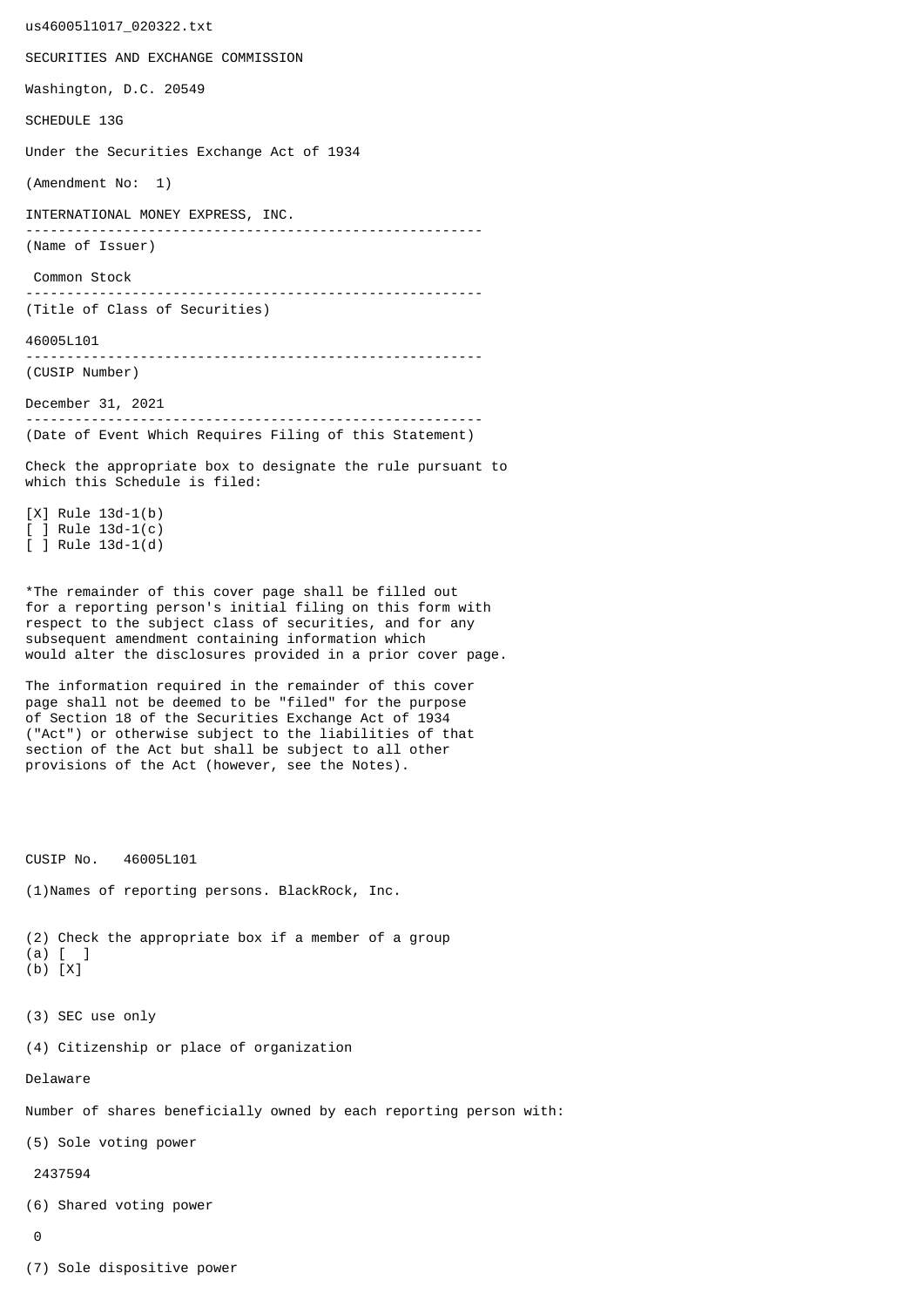```
 2550399
(8) Shared dispositive power
 \boldsymbol{\Theta}(9) Aggregate amount beneficially owned by each reporting person
  2550399
(10) Check if the aggregate amount in Row (9) excludes certain shares
(11) Percent of class represented by amount in Row 9
 6.6%
(12) Type of reporting person
HC
Item 1.
Item 1(a) Name of issuer:
           -----------------------------------------------------------------------
INTERNATIONAL MONEY EXPRESS, INC.
Item 1(b) Address of issuer's principal executive offices:
-----------------------------------------------------------------------
9480 S. DIXIE HIGHWAY
MIAMI FL 33156
Item 2.
2(a) Name of person filing:
               ----------------------------------------------------------------------
BlackRock, Inc.
2(b) Address or principal business office or, if none, residence:
 -----------------------------------------------------------------------
BlackRock, Inc.
55 East 52nd Street
New York, NY 10055
2(c) Citizenship:
                             --------------------------------------------------------------------
 See Item 4 of Cover Page
2(d) Title of class of securities:
                                       -------------------------------------------------------------------
 Common Stock
2(e) CUSIP No.:
See Cover Page
Item 3.
If this statement is filed pursuant to Rules 13d-1(b), or 13d-2(b) or (c),
check whether the person filing is a:
```
<sup>[ ]</sup> Broker or dealer registered under Section 15 of the Act;

<sup>[ ]</sup> Bank as defined in Section 3(a)(6) of the Act;

<sup>]</sup> Insurance company as defined in Section  $3(a)(19)$  of the Act;

<sup>[ ]</sup> Investment company registered under Section 8 of the

Investment Company Act of 1940;

<sup>[ ]</sup> An investment adviser in accordance with Rule  $13d-1(b)(1)(ii)(E)$ ;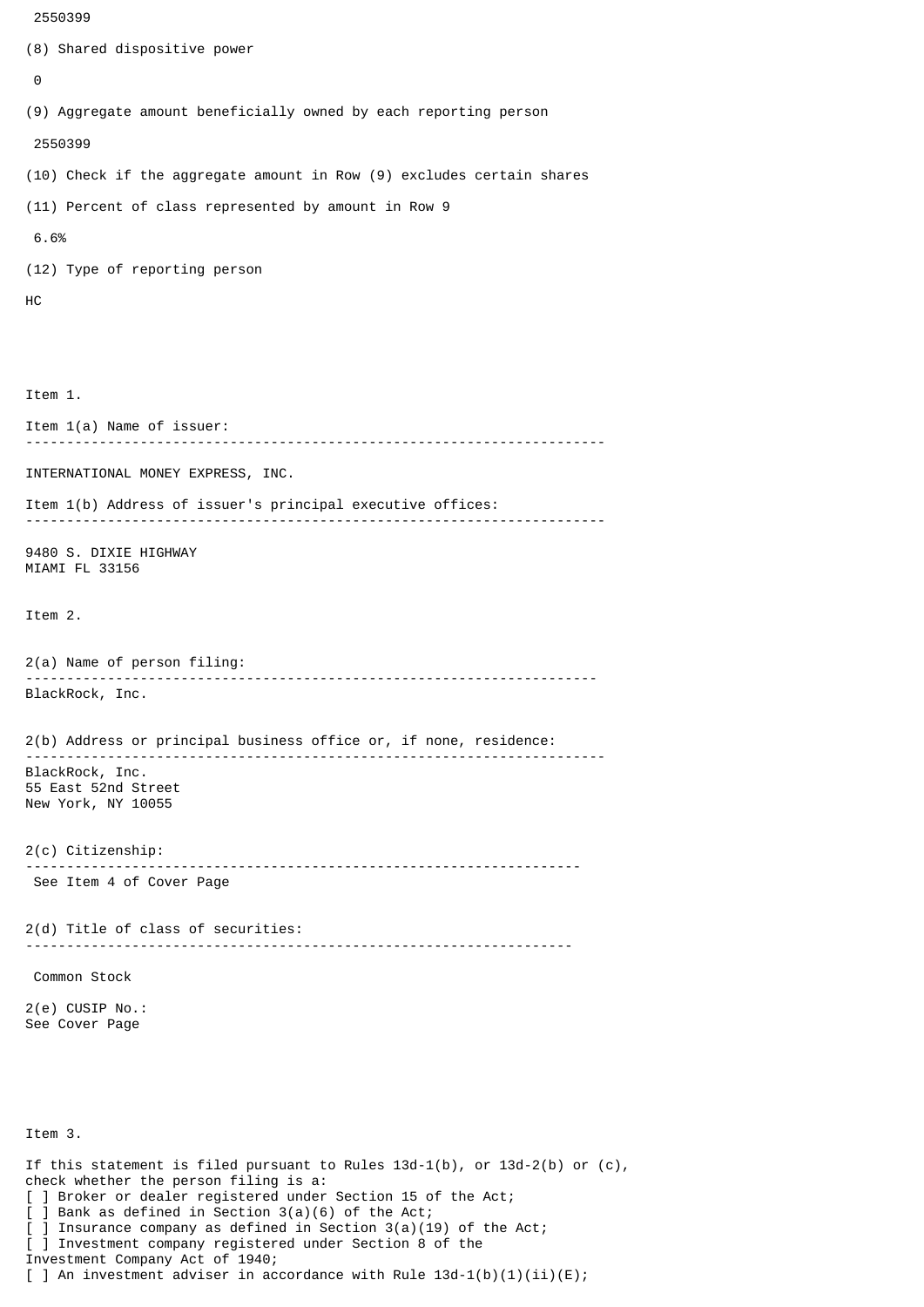[ ] An employee benefit plan or endowment fund in accordance with Rule  $13d-1(b)(1)(ii)(F);$ [X] A parent holding company or control person in accordance with Rule  $13d-1(b)(1)(ii)(G);$ [ ] A savings associations as defined in Section 3(b) of the Federal Deposit Insurance Act (12 U.S.C. 1813); [ ] A church plan that is excluded from the definition of an investment company under section  $3(c)(14)$  of the Investment Company Act of 1940; [ ] A non-U.S. institution in accordance with Rule  $240.13d-1(b)(1)(ii)(J);$  $\lceil$  ] Group, in accordance with Rule 240.13d-1(b)(1)(ii)(K). If filing as a non-U.S. institution in accordance with Rule  $240.13d-1(b)(1)(ii)(J)$ , please specify the type of institution: Item 4. Ownership Provide the following information regarding the aggregate number and percentage of the class of securities of the issuer identified in Item 1. Amount beneficially owned: 2550399 Percent of class 6.6% Number of shares as to which such person has: Sole power to vote or to direct the vote 2437594 Shared power to vote or to direct the vote  $\Theta$ Sole power to dispose or to direct the disposition of 2550399 Shared power to dispose or to direct the disposition of  $\Omega$ 

Item 5.

Ownership of 5 Percent or Less of a Class. If this statement is being filed to report the fact that as of the date hereof the reporting person has ceased to be the beneficial owner of more than 5 percent of the class of securities, check the following [ ].

Item 6. Ownership of More than 5 Percent on Behalf of Another Person

 If any other person is known to have the right to receive or the power to direct the receipt of dividends from, or the proceeds from the sale of, such securities, a statement to that effect should be included in response to this item and, if such interest relates to more than 5 percent of the class, such person should be identified. A listing of the shareholders of an investment company registered under the Investment Company Act of 1940 or the beneficiaries of employee benefit plan, pension fund or endowment fund is not required.

 Various persons have the right to receive or the power to direct the receipt of dividends from, or the proceeds from the sale of the common stock of INTERNATIONAL MONEY EXPRESS, INC.. No one person's interest in the common stock of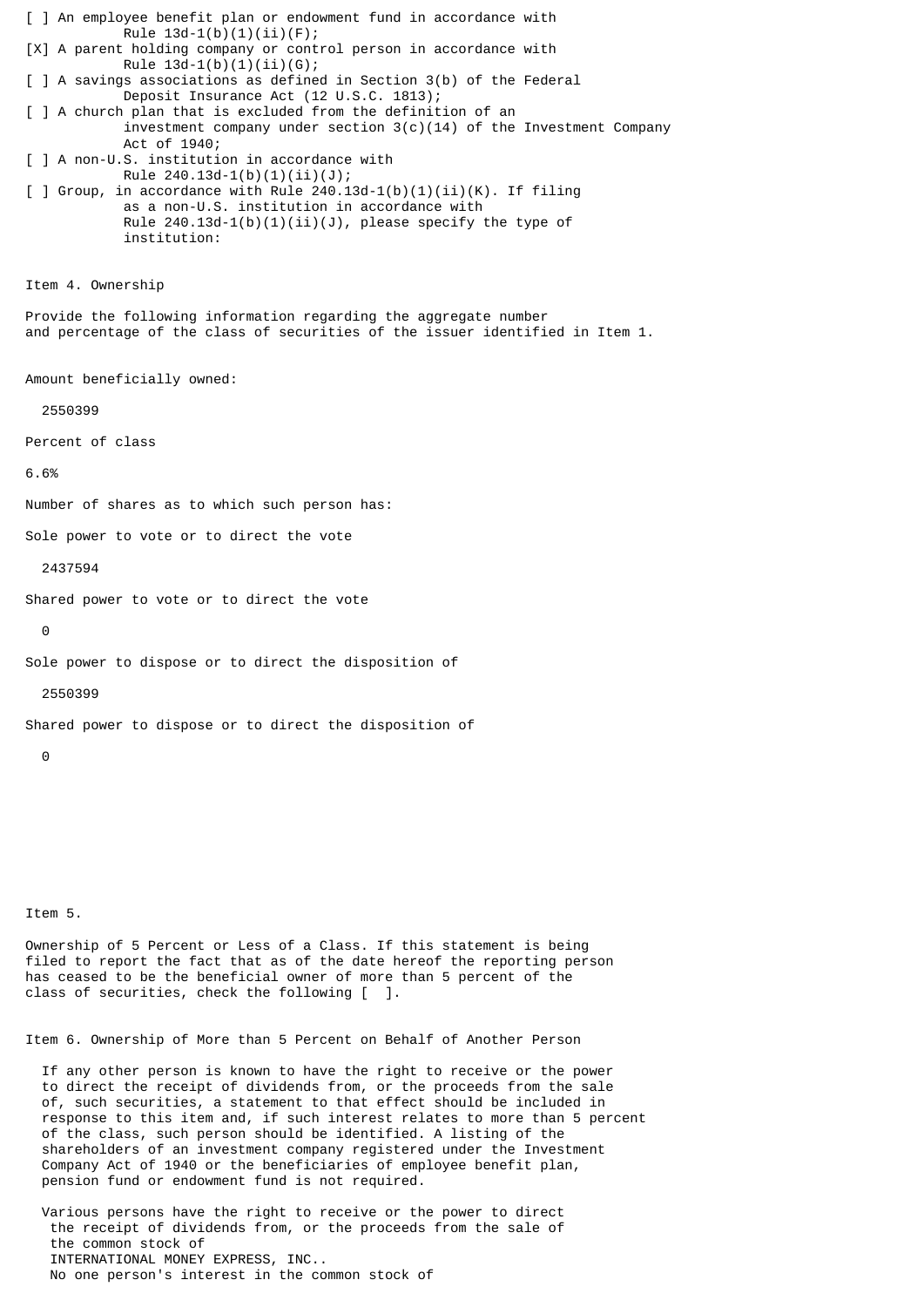INTERNATIONAL MONEY EXPRESS, INC. is more than five percent of the total outstanding common shares.

Item 7. Identification and Classification of the Subsidiary Which Acquired the Security Being Reported on by the Parent Holding Company or Control Person.

See Exhibit A

Item 8. Identification and Classification of Members of the Group

If a group has filed this schedule pursuant to Rule  $13d-1(b)(ii)(J)$ , so indicate under Item 3(j) and attach an exhibit stating the identity and Item 3 classification of each member of the group. If a group has filed this schedule pursuant to Rule  $13d-1(c)$  or Rule  $13d-1(d)$ , attach an exhibit stating the identity of each member of the group.

## Item 9. Notice of Dissolution of Group

Notice of dissolution of a group may be furnished as an exhibit stating the date of the dissolution and that all further filings with respect to transactions in the security reported on will be filed, if required, by members of the group, in their individual capacity.

See Item 5.

Item 10. Certifications By signing below I certify that, to the best of my knowledge and belief, the securities referred to above were acquired and are held in the ordinary course of business and were not acquired and are not held for the purpose of or with the effect of changing or influencing the control of the issuer of the securities and were not acquired and are not held in connection with or as a participant in any transaction having that purpose or effect.

Signature.

After reasonable inquiry and to the best of my knowledge and belief, I certify that the information set forth in this statement is true, complete and correct.

Dated: February 3, 2022 BlackRock, Inc.

Signature: Spencer Fleming

-------------------------------------------

Name/Title Attorney-In-Fact

The original statement shall be signed by each person on whose behalf the statement is filed or his authorized representative. If the statement is signed on behalf of a person by his authorized representative other than an executive officer or general partner of the filing person, evidence of the representative's authority to sign on behalf of such person shall be filed with the statement, provided, however, that a power of attorney for this purpose which is already on file with the Commission may be incorporated by reference. The name and any title of each person who signs the statement shall be typed or printed beneath his signature.

Attention: Intentional misstatements or omissions of fact constitute Federal criminal violations (see 18 U.S.C. 1001).

Exhibit A